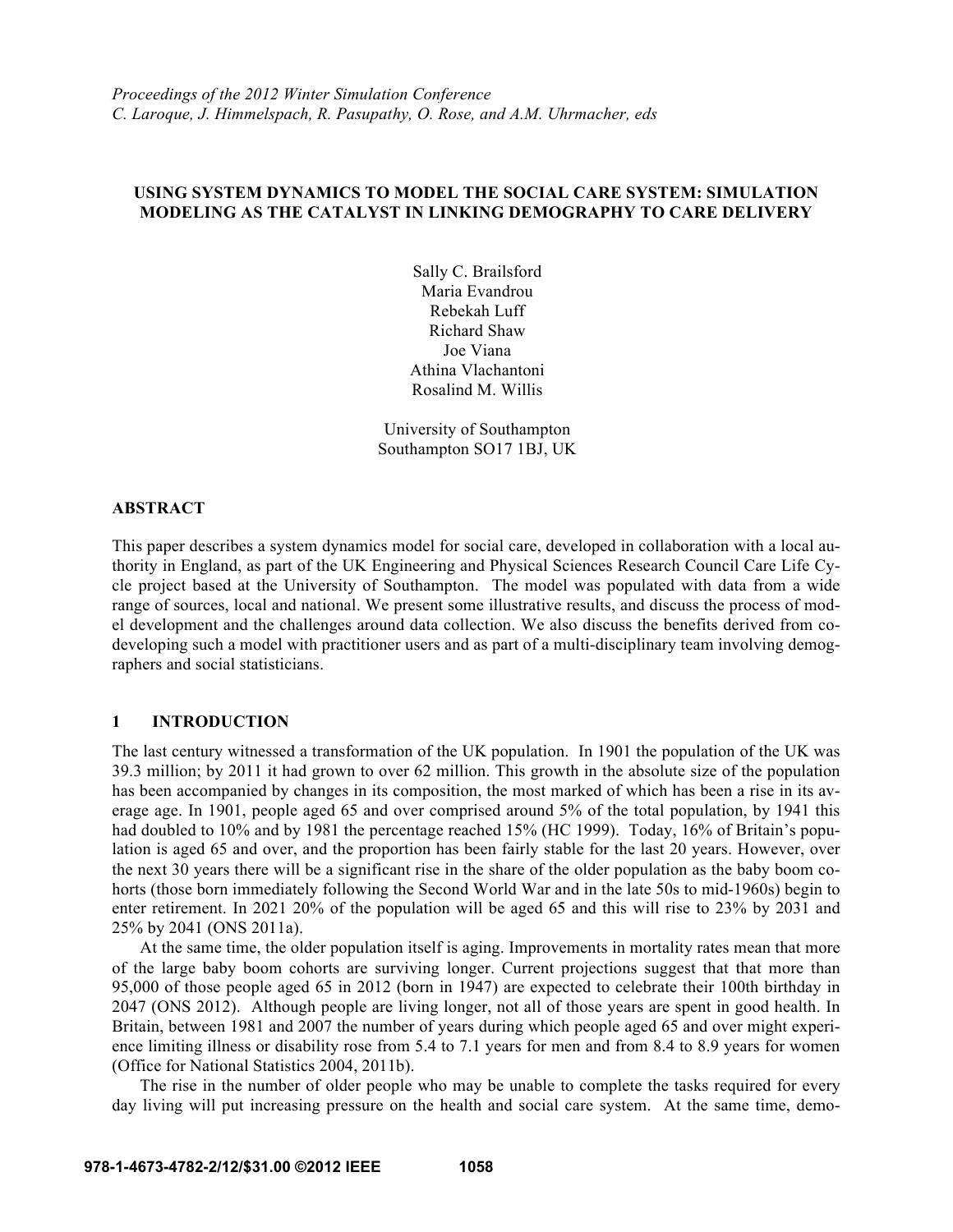graphic and socio-economic changes such as changing family structures, increasing female employment and lower fertility mean that the ability of the informal (family) sector to meet this increased demand may be limited, whilst the health and social care workforce itself will be aging. The EPSRC Care Life Cycle (CLC) project aims to develop a suite of models that address both supply and demand for health and social care (both formal and informal), explicitly recognizing the fact that these systems interact in complex ways and feedback on each other. The CLC team brings together researchers from across a range of disciplines including operational research, gerontology, social policy and complexity science.

 The model detailed in this paper examines the social care sector from the perspective of the local authority provider, highlighting how changes in both demand for services and supply in other parts of the systems (from the family and the health care system) will impact on the required levels of local authority provision. Section 2 provides more detail on social care in the UK. Section 3 then briefly reviews previous applications of simulation in social care, whilst details of the model itself are presented in section 4 along with the sources of data in section 5. Model results are presented in Section 6 and the paper concludes with reflections on the benefits of interdisciplinary working in section 7.

### **2 SOCIAL CARE IN ENGLAND**

Social care can be defined as assistance received by people who are disabled, sick or vulnerable, in order to enable them to function in their everyday lives. Examples of the types of assistance involved range from help with bathing or feeding for the most severely impaired, to social interaction facilitated through day centers for people with learning disabilities or older people (Hill 2000). Social care takes place in a variety of settings, including assistance in a person's own home, activities in community centers, and placements in residential care homes.

Social care services in England are usually divided into two main types: child services and adult services (Hill 2000). In this paper we are interested in adult services, and more specifically those provided to people over the age of 65. However, we acknowledge that the "new aging populations", i.e. the growing population of people who are surviving conditions that were traditionally thought of as diseases of childhood such as Cystic Fibrosis, are entering adulthood and mid-life with complex care needs (Iles and Lowton 2008).

There is a division between social care and health care in England. Health care is provided by the National Health Service (NHS), is funded through general taxation and is free to all patients at the point of need. Social care, on the other hand, is not universally free to all who have a need. Furthermore, responsibility for providing and financing social care is devolved to the local level to county or city councils, called 'local authorities', and there is no national care service comparable to the NHS.

The funding of social care in England is often referred to as a 'mixed economy' (Glasby 2012). This term refers to the different sources of social care: informal care provided unpaid by family members or friends; and formal care provided by the state, the private sector or the voluntary sector. To make the picture even more complex, many people receive care from more than one source; and care can be provided by private services but paid for through state funding. The vast majority of social care is provided by informal sources. It is estimated that local authority funded care accounts for 25% of the total social care provided to older people; the bulk is provided on an unpaid basis by informal carers, and the rest is purchased privately (Sillett, Cookson and Elliott 2008).

Free state social care is rationed. Only those people who are assessed as having a high level of need, and who have a low level of financial resources are eligible for free state social care. The criteria by which these assessments are made can vary across local authorities. People who do not meet these criteria, e.g. if they have moderate or low needs, have to rely on informal care, pay for care from private sources, or do without (Sillett, Cookson and Elliott 2008).

In order to effectively plan and provide future social care services, local authorities need to balance increasing restrictions on financial resources and the changing needs of their local population resulting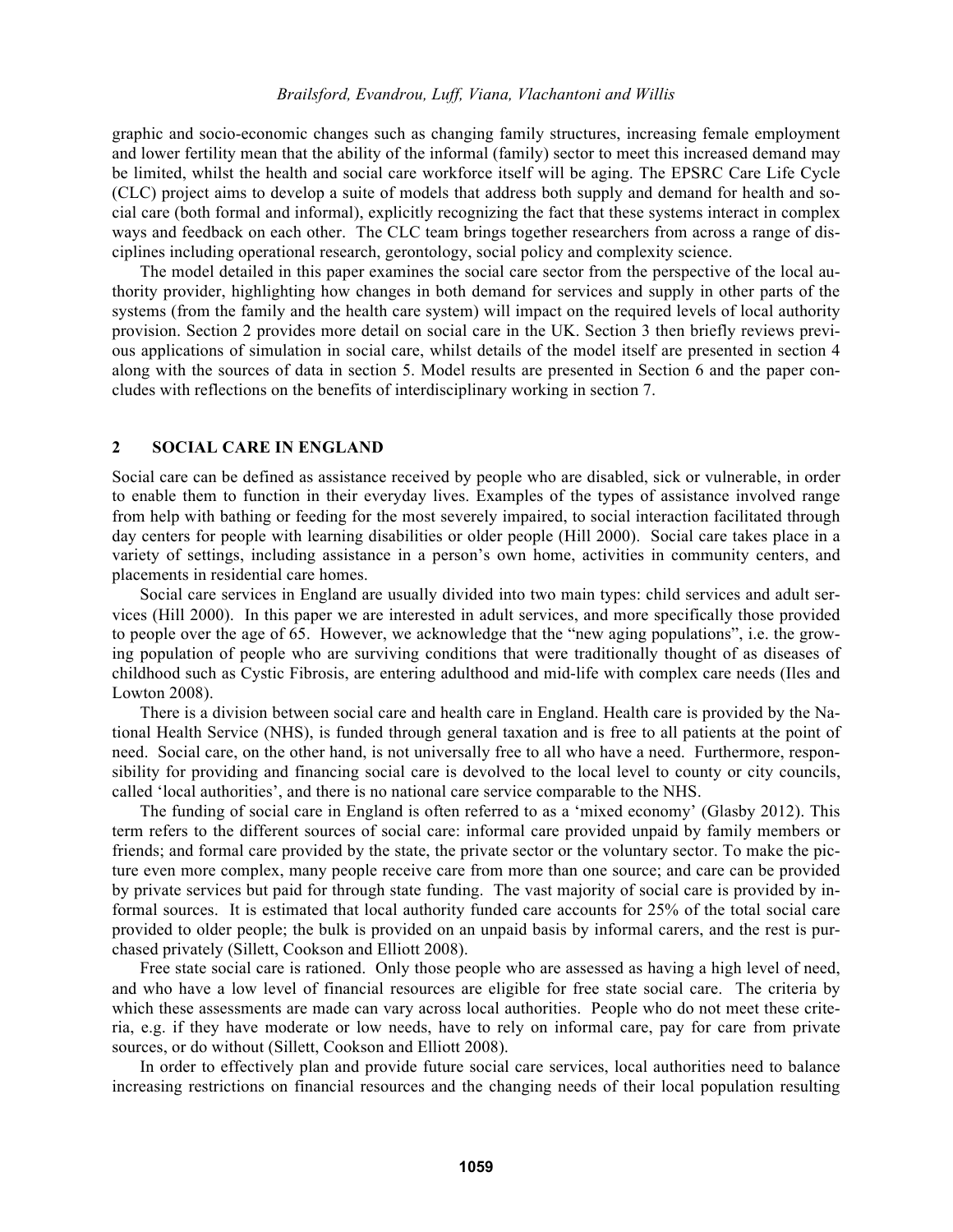from demographic and social forces. This paper presents a system dynamics model to help local authorities in this complex planning task.

### **3 MODELING SOCIAL CARE SYSTEMS**

In the operations research literature there have been very few applications of simulation in social care, compared with the vast number of applications in health care over the past sixty years (Brailsford et al, 2009). Moreover, even within health care the overwhelming majority of these models have used discreteevent simulation (DES), and it is only within recent years that system dynamics (SD) has gained wider acceptance in the mainstream health OR community (Brailsford 2008). One notable exception is Wolstenholme (1993), the highly cited SD study of the UK social care system. Wolstenholme's model was designed to illustrate some of the undesirable unintended consequences of the UK government's "Care in the Community" initiative, whose laudable aim was to include people with mental and/or physical disabilities within "mainstream" society by moving them out of long-term institutional care and into sheltered housing in the community. This model was mainly qualitative and was only ever implemented with illustrative data as a management training game.

 One of the earliest examples of quantitative simulation modelling in social services is by Campbell et al. (2001), who used DES to compare the costs of a "Hospital-at-Home" service with conventional residential care. Later, Katsaliaki et al. (2005) developed a DES model to study the impact of a proposed policy to reduce "bed-blocking" in acute hospitals by imposing a financial penalty on a local authority if an older patient was medically fit for discharge but was prevented from leaving hospital by the lack of a residential care place. Following this, Desai et al (2008) developed an SD model to investigate future demand from older people for social care services in Hampshire, UK. The aim of this model was to explore the significant challenges of an aging population, in the context of budget limitations, over the next five years, and to explore the effects of two possible interventions to meet these challenges.

In more recent years, perhaps the best known SD models for social care in the UK have been developed by a consultancy firm, the Whole System Partnership (www.thewholesystem.co.uk). These models have not been published in the academic literature but full details can be found on the WSP website and also as case studies on the MASHnet (2012) website, http://mashnet.info/case-studies/. One of these models was designed to provide a learning opportunity for planners and providers to review and explore different local reablement services (in terms of both capacity and service models). Another model was developed to assist Local Authorities to implement the UK's National Dementia Strategy for their own population. As the name suggests, these models take a "whole systems" view which is one of the key strengths of SD, but are at a fairly high level of aggregation. The model presented in this paper reflects many of these advantages (and disadvantages). Typically, SD models are not designed to yield exact numerical predictions but are intended to allow stakeholders and problem owners to learn about their system and explore policy options by investigating the knock-on effects of different interventions, as perfectly illustrated by Wolstenholme's 1993 model.

#### **4 THE MODEL**

This model was developed partly in collaboration with an anonymous English local authority (referred to in this paper as Blankshire County Council). However the model is designed to be generic and therefore, as Section 5 explains, much of the data used in the model are UK national data.

The model was developed in Vensim and represents the population aged 65 and above in a typical English county. The model contains a number of "stocks" which represent the different states that people can be in, corresponding, broadly speaking, to their need for social care or support and the means by which this need is met. The overall structure of the model is depicted schematically in Figure 1.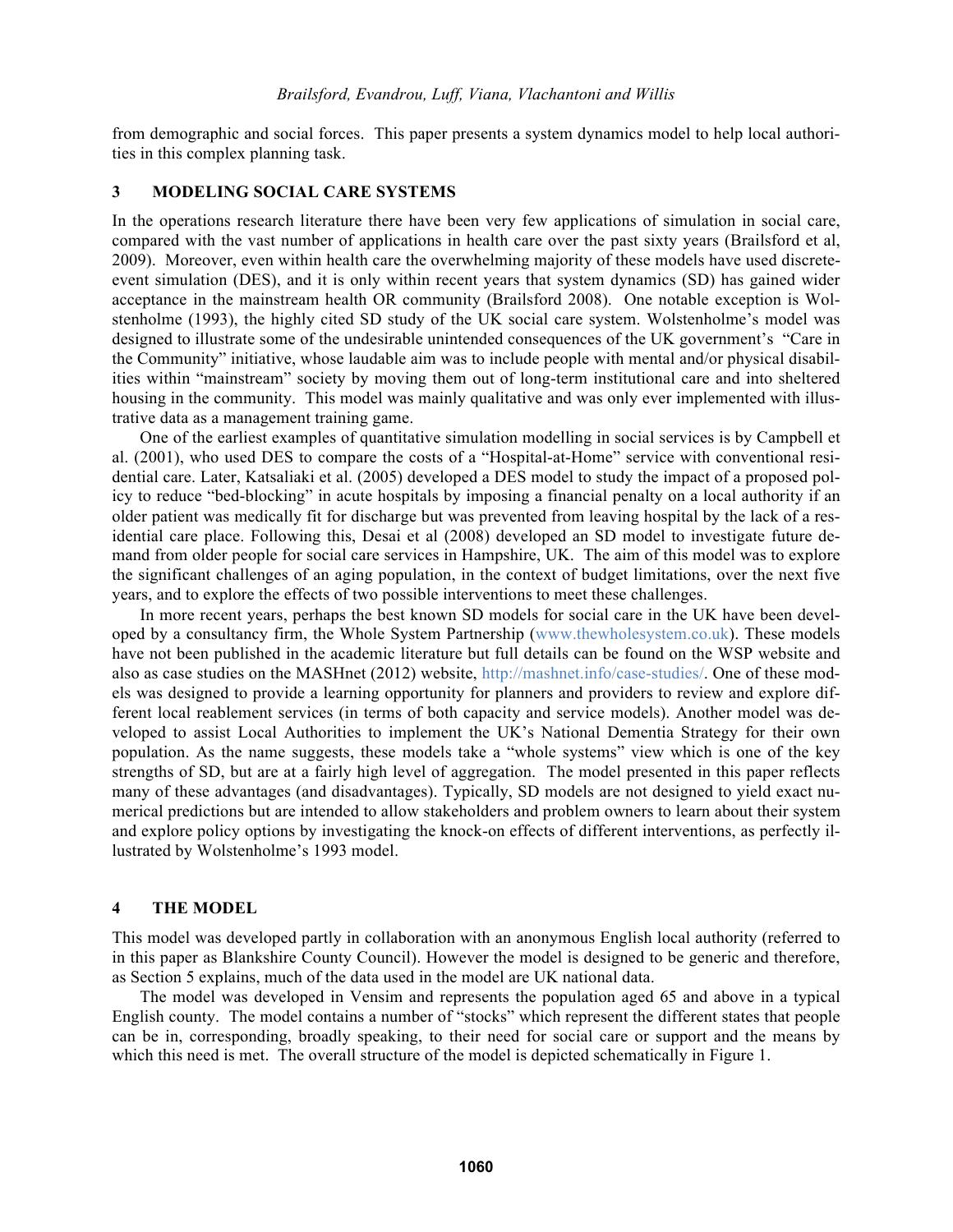

Figure 1: High-level schematic of the model structure

The blue box (stock) on the left represents the population aged over 65 who have no social care need and are able to live independently. Over time, they may develop a care need and move into the orange stock. This care need can be met in three possible ways: either entirely funded by the local authority, or by "other sources", or by a combination of the two, as depicted by the three green boxes in Figure 1. "Other sources" includes both *informal* care provided by family or neighbors, and *formal* care from a private, commercial provider and paid for directly (out-of-pocket) by the recipient or his/her family. It is of course possible to move from any of these states back into the "No Care Need" state, for example if a person recovers from some physical illness which had resulted in a temporary care need. From both the green and blue boxes, it is possible to move into (and back from) the pink "Hospital" box on the right hand side, which represents emergency or acute interactions with the NHS. Of course, many people in both the blue and green boxes will be receiving NHS treatment for a chronic illness such as heart disease or diabetes, but this does not necessarily mean that they need social care unless they are unable to carry out certain Activities of Daily Living (ADLs) or Instrumental Activities of Daily Living (IADLs) (Katz et al. 1983). ADLs include basic self-care tasks like being able to toilet, feed or wash oneself, whereas IADLs cover a broader range of activities such as housework, shopping or being able to manage one's finances.

People "arrive" into this model solely by the process of aging: we have not included migration (in or out) in this particular model. The model also contains a less easily quantifiable variable, "willingness and resources", which attempts to capture people's propensity to provide informal care for their elderly relatives. This does not merely reflect their physical and financial ability to do so, but also their personal inclination, and it influences the fraction of people who move into the lower two green boxes. The model also includes death from any of the six states.

The CLC team has developed a far more complex version of this model for Blankshire County Council, in which the six states in Figure 1 are subdivided into separate age bands and the four care-related states are further subdivided into the four categories widely used by all UK local authorities, namely Low, Moderate, Substantial and Critical. However, the data requirements for this version of the model are daunting, as the number of sub-states is combinatorially large. Therefore in this paper we have aggregated all these subgroups and consider only a population average, using data from a variety of national sources as described below. The actual data used in the model are shown in Appendix A.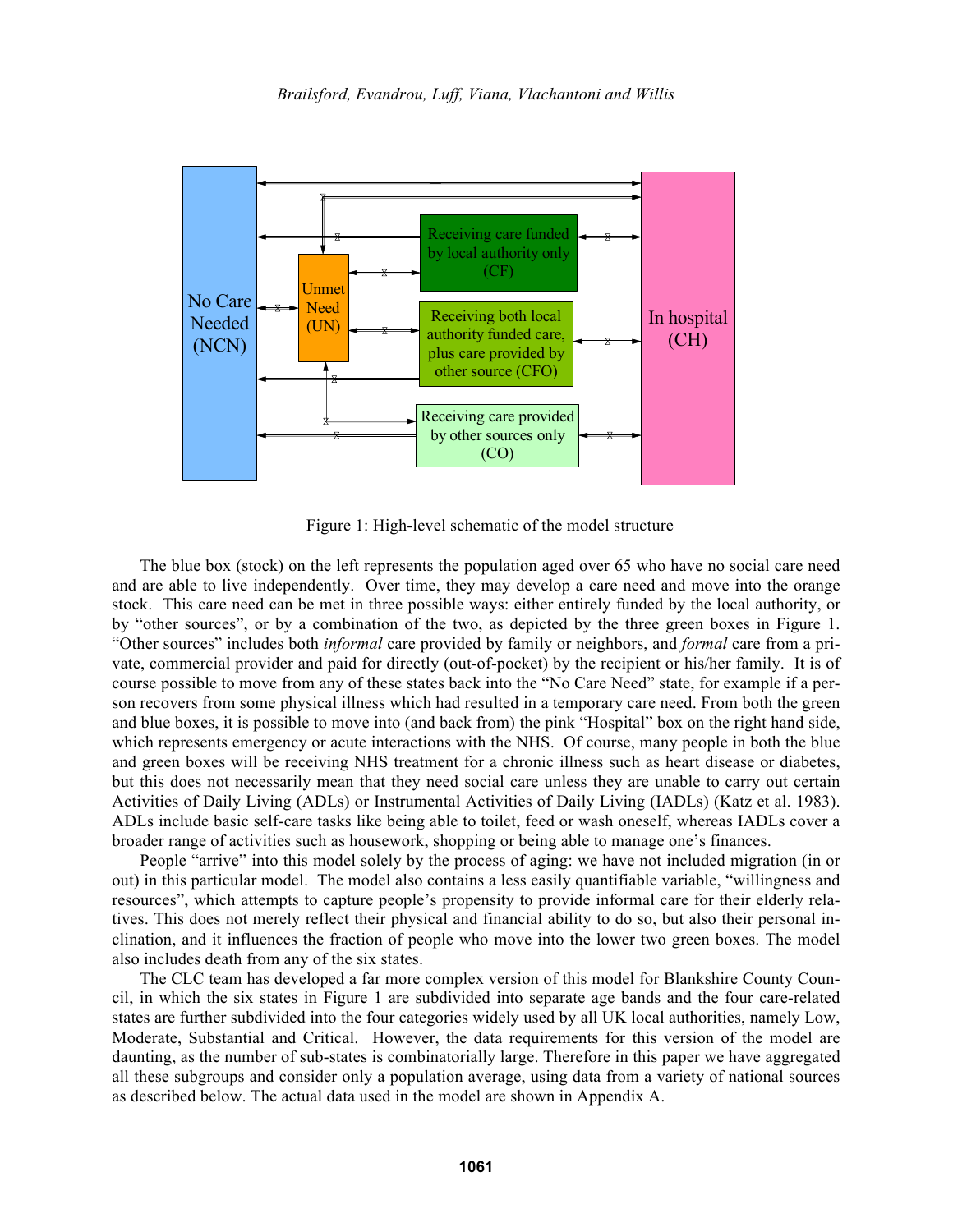## **5 DATA SOURCES**

The data utilized within the model presented in this paper have been gathered from a range of nationallyrepresentative datasets covering such topic areas as demographic characteristics (e.g. age, gender); report of general health and limiting long-standing illness, i.e. chronic disease which impacts on a person's ability to perform ADLs or IADLs; report of diagnosed physical or mental health conditions; report of difficulty with ADLs or IADLs; receipt of support/care from different sources (formal state, formal paid for, informal); and episodes of hospital and care home admissions/transfers. In addition, the model has used raw data from a range of sources in order to calculate such indicators as the need for social care, the mortality rate for different age groups, and recovery rates (no longer needing formal state care). Below is a brief description of the data sources used. The actual data are listed in the Appendix.

## **5.1 UK National Datasets**

The Office for National Statistics (2006) Subnational Population Projections dataset contains population projections up to 2026 for Local Authorities and Primary Care Organizations in the UK. The Office for National Statistics (2001) Health and Provision of Unpaid Care dataset is derived from the 2001 Census and includes geographical information in relation to the report of limiting long-standing illness, general health and informal care provision. Finally, the Hospital Episode Statistics (HES) dataset (2010/11) records the healthcare provided by NHS hospitals in England and for NHS hospital patients treated in the community.

## **5.2 Longitudinal Datasets**

The English Longitudinal Study of Ageing (ELSA 2008) is a study of persons aged 50 and over living in private households in England, and covers a range of domains, such as demographic and socioeconomic characteristics, the report of general health and long-standing illness, physical and mental health conditions, the report of difficulty with mobility functions, ADLs and IADLs, as well as the provision of informal support and the receipt of formal state, formal paid or informal support. The British Household Panel Survey (BHPS 2008) is a longitudinal survey aimed at understanding social and economic change at the individual and household level in the UK. It was designed as an annual survey of adult members (aged 16 and over) of a nationally representative sample of private households. Finally, the General Household Survey (GHS 2001) is a survey of a representative sample of the British population residing in private households, which has run occasional modules relating to older persons and informal care provision. The core topics of the GHS include key demographic (eg. marital status) and socioeconomic (e.g., housing tenure, employment) characteristics, as well as key indicators relating to health status, health-risk behaviours and the use of health services. In 2001-02 the GHS included a special module which focused on people aged over 65 and their health, as well as their ability to perform ADLs and IADLs.

## **5.3 Mapping Data to Eligibility for Social Care**

One of the key aspects of this model is the flow of persons in and out of social care, based on the persons' need and eligibility for full, or part-funded formal state care. Although the categories used to distinguish individuals' need across Local Authorities in England are the same (low, moderate, substantial, critical), nevertheless the information used to place individuals in different categories may differ in different Local Authorities. In addition, state formal care is usually provided to individuals who have been deemed to have substantial or critical need for social care, and means-testing may be part of such considerations. The model draws on the assessment material used by Blankshire County Council, as well as discussions between the researchers and Social Workers involved in the assessment process. Within this particular Council, an initial assessment, which may lead to a more detailed assessment of care needs, encompasses such areas as a person's practical aspects of daily living (e.g., IADLs), personal care (e.g., ADLs), meals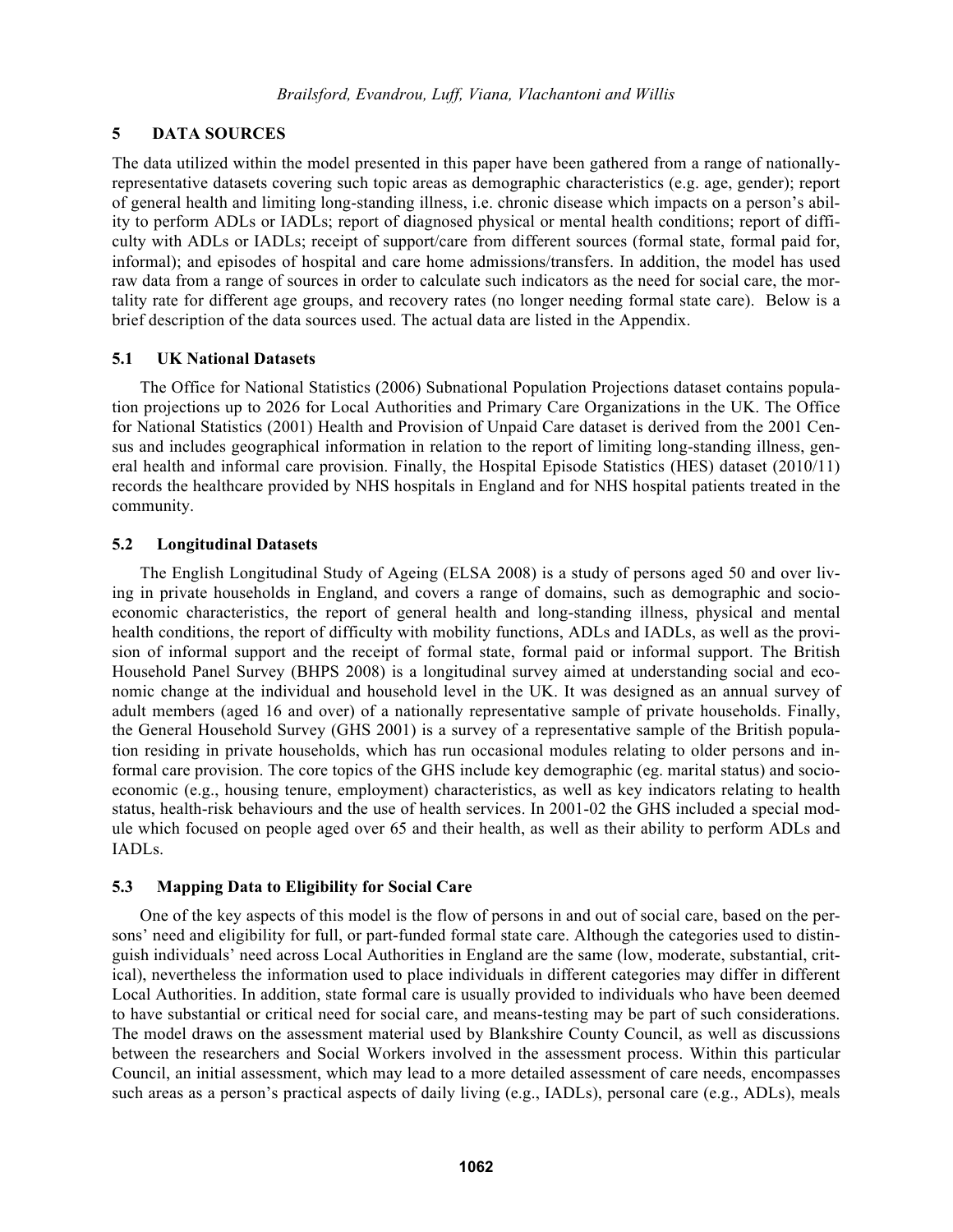and nutrition, socialization, safety, need for support, and safeguarding, which is an indicator of a person's vulnerability to abuse. Key criteria relating to an individual's reported need for care on the one hand, and available resources or support networks on the other hand, are used in the identification of individuals who are deemed to have substantial or critical need and are therefore eligible for formal state care. Such criteria were 'mapped' onto variables which were available in a range of datasets, however such matching was not always possible. For example, an individual's report of difficulty with at least one ADL is a central indicator of need for care, whereas an individual's risk of physical or other types of abuse is more difficult to operationalize in the model. Similarly, the availability of family networks and the willingness of family members to provide care will affect the receipt of informal support. At the same time, nationallyrepresentative datasets are limited by their lack of inclusion of older persons residing in care homes, and by their poor coverage of more vulnerable groups, including persons suffering from dementia.

### **6 MODEL RESULTS**

In this section we present the results of some experiments to explore the impact of the variable "Willingness and Resources", denoted by WR. As briefly mentioned in Section 4, this parameter represents the propensity of families, neighbors and friends to provide informal care, and is difficult to quantify numerically. However, SD allows rapid experimentation with different hypothetical values of such unknown (and possibly unknowable) parameters and enables us to understand not only what their impact could be, but also how they could be influenced. Some qualitative research is under way within the CLC project to investigate the "familial obligation" aspect of the parameter WR, through in-depth interviews. System dynamics is an ideal tool to explore this sort of variable, which is clearly a very important factor in the provision of informal care and may potentially have a major impact on the entire social care system, but is very difficult to estimate accurately. In the model, WR can take values from 0 to 1, where 0 means that the person's family is completely unwilling or unable to provide any informal care at all, and 1 means that they are willing and able to provide all the care that is needed. Initial findings from the above-mentioned CLC study suggest the current baseline value of WR is around 0.4, and this value was used in the model validation experiments. Figures 2 and 3 below presents some results where WR was varied, and show the numbers of people in various states in the model. The model was run for 300 months with a time-step of 1 month.

It is interesting, and concerning, to note how the difference between adjacent settings of WR increases closer to zero. Figure 3(a) shows that the level of unmet need in this population remains relatively stable over time, provided WR is equal to 0.4 or more. At WR = 0.4, about 22,500 people are in this state over the whole period. However, should WR fall to 0.2, the level of unmet need rises considerably (over 33,000 after 300 months) and should it fall to zero, over 63,000 people are in this state after 300 months.

Figure 3(b) shows that (all other things remaining equal) the burden on the local authority, Blankshire, also increases non-linearly with a decrease in WR. This will clearly be of concern to Blankshire (in times of considerable financial constraint) since all local authorities have a statutory duty to provide care to people who meet their criteria and who have no other means of support. This non-linear increase is echoed in Figure 3(c), depicting the slightly larger number of people whose care needs are met jointly by Blankshire and other sources. In Figure 3(d), we see that as WR gets closer to zero, after 300 months the number of people receiving care from "Other", which includes privately funded care, drops from around 54,500 for  $\overline{WR} = 0.4$  to just under 14,000 for  $\overline{WR} = 0.0$ . Removing the contribution of family, neighbors and friends clearly shows the huge care burden currently borne by these people. If they were indeed no longer willing or able to provide care, the impact on the local authority care budget would be dramatic.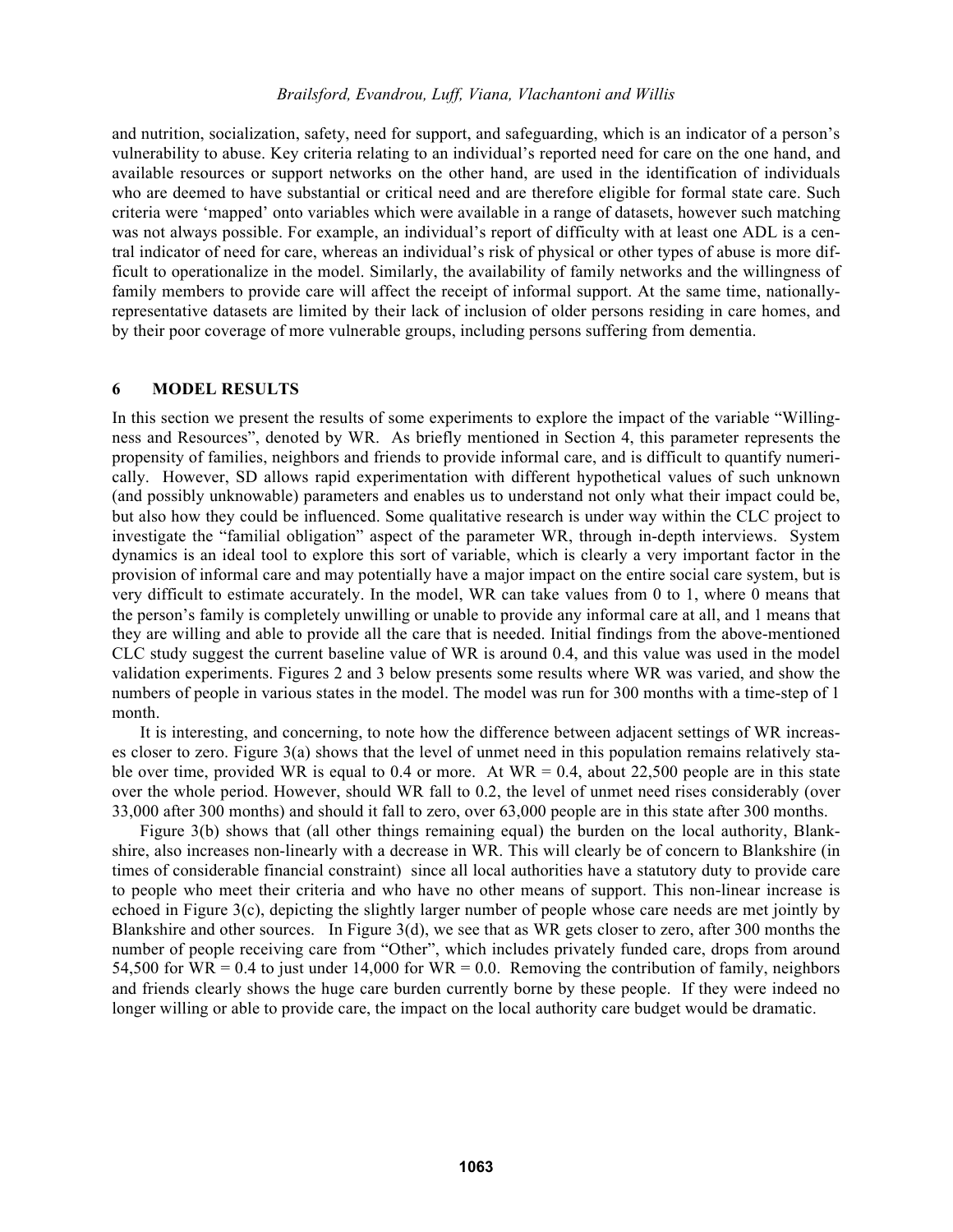*Brailsford, Evandrou, Luff, Viana, Vlachantoni and Willis* 

| 1.0 |  | 0.4 |  |
|-----|--|-----|--|
| 0.8 |  | 0.2 |  |
| 0.6 |  | 0.0 |  |



Figure 2: Color-coding for the value of WR (Willingness and Resources)

(c): Care met by both (d) Care funded by Other only



# **7 DISCUSSION**

The experiments presented above explore different values of the hypothetical parameter WR. This is related to a number of factors, some of which are financial or physical, and others are psychological or emotional. For example, an elderly couple where the wife has dementia may be able to cope independently while the husband is fit and well, but if he himself should become disabled or fall ill, then he may be no longer physically capable of providing care for her. An unmarried woman in her 50's may wish to give up paid employment to care for her aging parents, but in doing so she would be impacting not only on her current earnings and standard of living, but also on her future pension and her quality of life in her own old age. Other aspects are less easily measurable in financial terms. In today's society, where people are much more geographically mobile than in the past, children do not always live just round the corner from their parents. Geographical distance is often a major issue for families when elderly parents begin to become infirm and require more frequent support. Moreover, changing family structures due to the increasing divorce rate have resulted in more varied family relationships, and it is far from clear whether people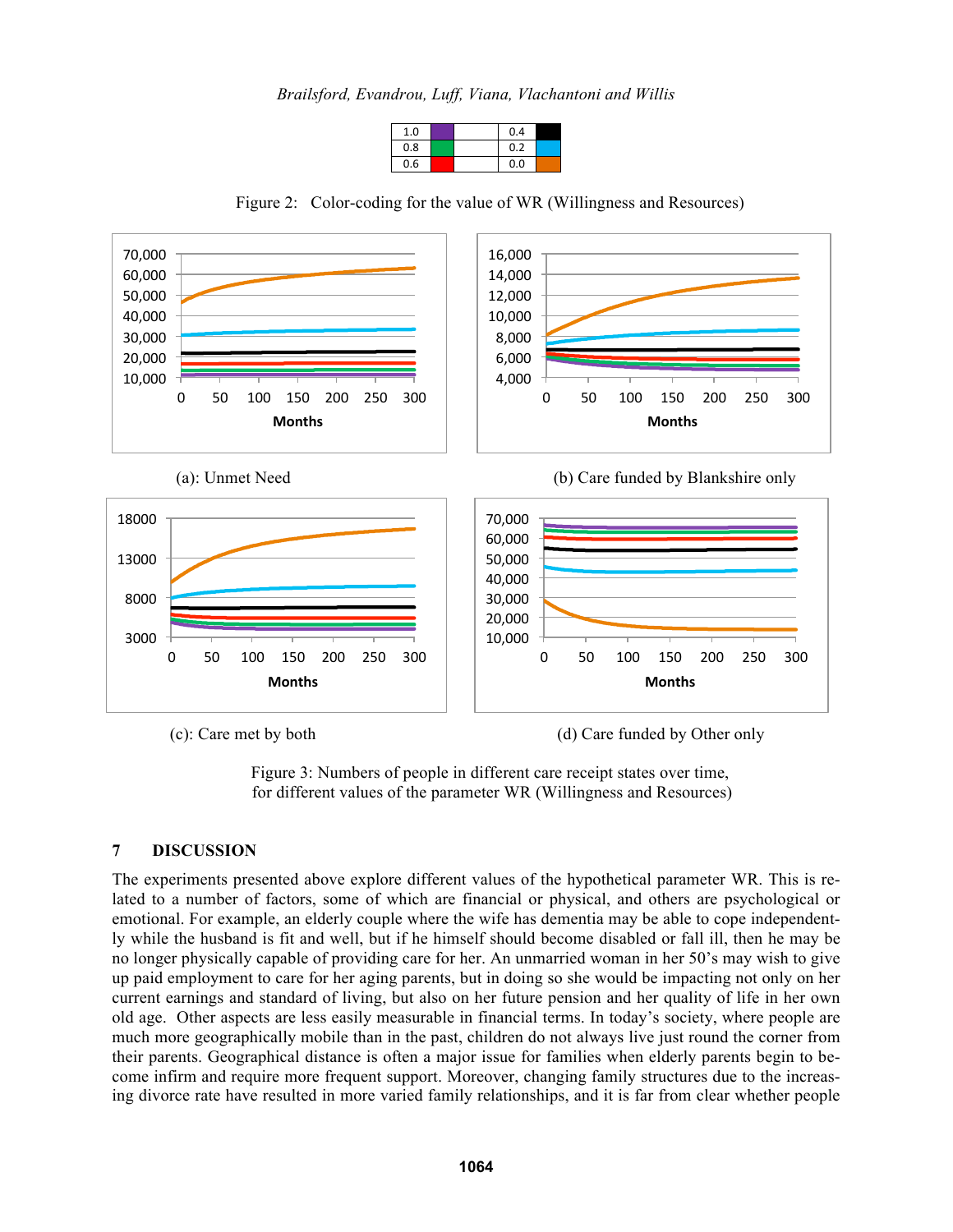feel the same sense of familial duty and obligation to care for (say) their 85-year-old ex-mother-in-law, who may live several hundred miles away and with whom they have had no contact for 20 years, as they do for their own birth parents.

The data in this model were derived from a variety of sources, ranging from national-level datasets through to local Blankshire data and even the expert opinions of individual social workers, and covering different periods of time. For operations researchers, who are accustomed to combining disparate datasets and using whatever data they can obtain, this was not a problem. However the social scientists were understandably more concerned about these issues, and were less comfortable still about using expert opinion. However, the input of the demographers and social statisticians meant that the modelers were made aware of the consequences (say) of using UK-level data for the Blankshire population, even although in the model presented here the data were not adjusted for known demographic differences between these populations. From a purely predictive standpoint, this is of course a limitation of the model.

Of course, this model (like all models) is a simplification of the real system. It does not subdivide people by age or care need category and just takes an average over the whole population over 65. It does not allow the system to respond to changes, but assumes that everything else remains constant while the parameter WR is varied. Moreover, it assumes that the "arrival rate" remains fixed over time, which is obviously not the case since the population is aging. Nevertheless, the model shows some clear lessons for Blankshire: the model is in fact a best case since increasing numbers of over-65's will only serve to make the problem more severe.

#### **8 REFLECTIONS**

This model has highlighted many of the benefits, and a few of the challenges, of cross-disciplinary working. The demographers and social statisticians in the CLC were well informed about, and had access to, key sources of data which the modelers did not even know existed. Conversely, the concept of system dynamics modeling was new to the demographers and opened up new possibilities for developing models in their own application domains. However, there were some issues: while the modelers were quite happy to use data from different sources or time periods, this gave rise to some methodological angst among the social statisticians. Similarly, the modelers were much more comfortable about using "educated guesses" to calibrate the model than their social science counterparts, and felt more confident that (despite all these caveats about the data) the model had something useful to say to Blankshire which gave insights into their real-world system. While the social statisticians would have preferred not to expose the model to Blankshire until they were confident in the data underpinning it, the modelers were happy to work with Blankshire and develop the model together, no matter how dubious some of the data were.

Future work on this model will entail addressing many of these limitations (subdividing the population by age band and care need category; incorporating in- and out-migration; obtaining better estimates for the time spent in the Unmet Need state; including time-dependent arrival rates; breaking down some of the overall averages, such as the hospital admission rate, into state-specific parameters) and on working with Blankshire to obtain data from their own systems, rather than fall back on national data.

#### **ACKNOWLEDGMENTS**

We gratefully acknowledge the many helpful discussions with the remaining members of the CLC research team not named explicitly as authors on the paper: Seth Bullock, Amos Channon, Jane Falkingham, Jonathan Klein, Jason Noble, James Raymer, James Robards, Stuart Rossiter and Eric Silverman. We also gratefully acknowledge support from the EPSRC under grant EP/H021698/1. Finally, we would like to express our gratitude to all the staff at Blankshire County Council.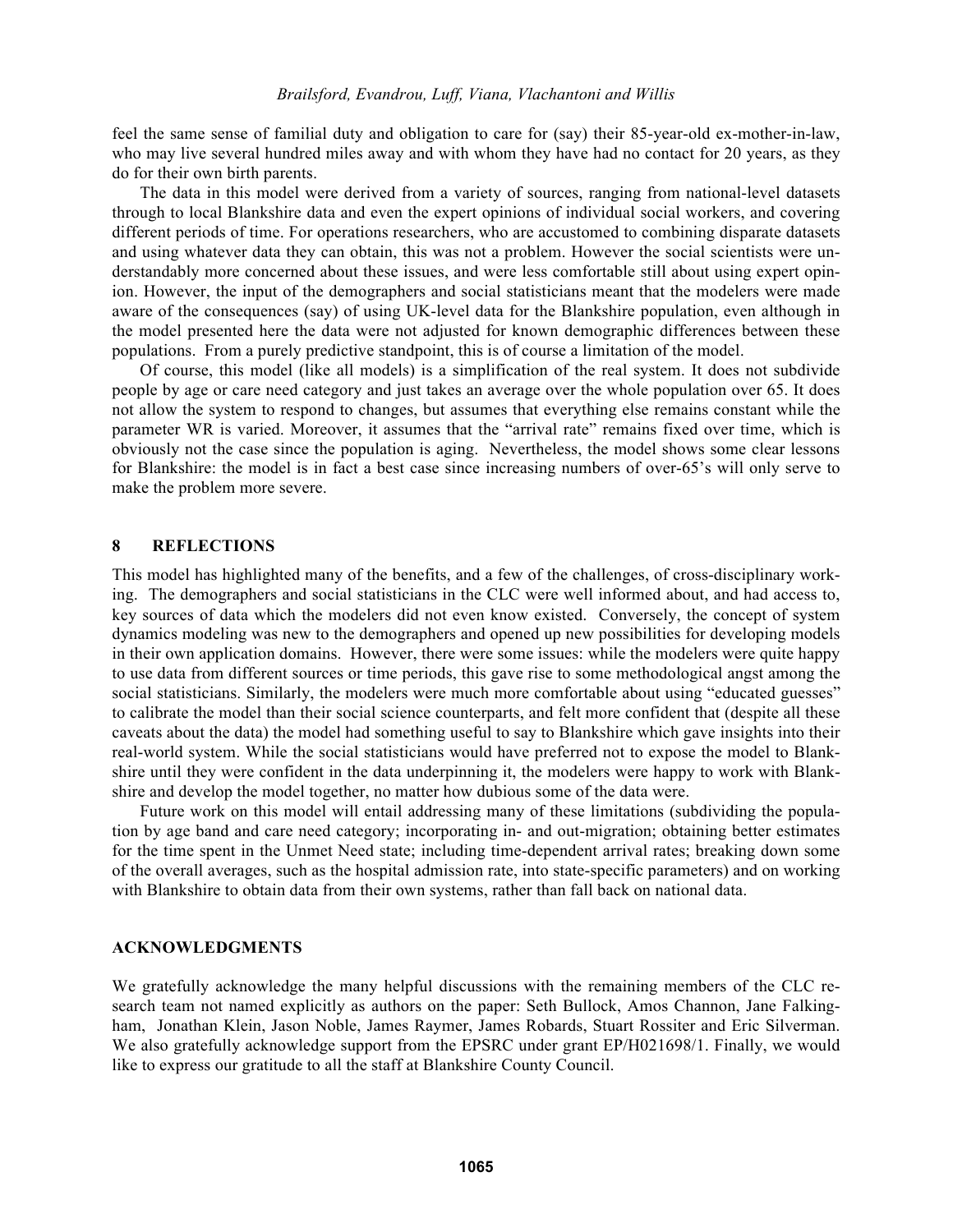# **APPENDIX A**

The following terms are used in this table, corresponding to the six mutually exclusive states in Figure 1:

- NCN = no care need
- UN = unmet need, i.e. with a need but receiving no care or support
- CF = Solely receiving care funded by Blankshire
- CO = Solely receiving care provided by some other formal or informal source
- CFO = Receiving care from both the above two
- $CH = Hospital$  stay

The time step is one month and all rates are per month. The model run length was 300 months. "Workstream A analysis" refers to work undertaken within other parts of the CLC project.

ELSA is the English Longitudinal Study of Ageing (see Section 5.2).

| Variable                                                                  | Value   | <b>Source</b>                                                                                                                |
|---------------------------------------------------------------------------|---------|------------------------------------------------------------------------------------------------------------------------------|
| Total initial population aged 65 and over                                 | 250,000 | Based on a typical English county                                                                                            |
| Fraction of the initial population in NCN                                 | 61%     | Workstream A analysis, ELSA 2004                                                                                             |
| Fraction of the initial population in UN                                  | 11.6%   | Workstream A analysis, ELSA 2004                                                                                             |
| Fraction of the initial population in CF                                  | 2.6%    | Workstream A analysis, ELSA 2004                                                                                             |
| Fraction of the initial population in CFO                                 | 2.4%    | Workstream A analysis, ELSA 2004                                                                                             |
| Fraction of the initial population in CO                                  | 21.4%   | Workstream A analysis, ELSA 2004                                                                                             |
| Fraction of the initial population in hospital                            | $1\%$   | Wanless Report (2006), p6                                                                                                    |
| Monthly transition rate from NCN to UN                                    | 0.72%   | Shaw et al, forthcoming                                                                                                      |
| Monthly transition rate from UN to NCN                                    | 1.19%   | Workstream A analysis, ELSA 2002-04                                                                                          |
| Fraction of people in UN who are eligible for<br><b>Blankshire</b> care   | 10%     | Forder (2007) PSSRU Discussion Paper 2505                                                                                    |
| Fraction of the above who actually receive<br><b>Blankshire care ONLY</b> | 5%      | Ribbe et al (1997), Age and Ageing 26                                                                                        |
| Average time spent in state UN before transit-<br>ing to CF (in months)   | 1.75    | Modelling assumption to calibrate model to<br>2004 ELSA data: shorter time to CF due to<br>more critical need for this group |
| Average time spent in state UN before transit-<br>ing to CFO (in months)  | 12      | Modelling assumption, as above                                                                                               |
| Average time spent in state UN before transit-<br>ing to CO (in months)   | 10      | Modelling assumption, as above                                                                                               |
| Total number of people who age from 64 to 65<br>each month                | 1,320   | ONS, Key Population and Vital Statistics, No.<br>34, 2007                                                                    |
| Fraction of the above who age into NCN                                    | 61%     | Workstream A analysis, ELSA 2004                                                                                             |
| Fraction who age into UN                                                  | 11.6%   | Workstream A analysis, ELSA 2004                                                                                             |
| Fraction who age into CF                                                  | 2.6%    | Workstream A analysis, ELSA 2004                                                                                             |
| Fraction who age into CFO                                                 | 2.4%    | Workstream A analysis, ELSA 2004                                                                                             |
| Fraction who age into CO                                                  | 21.4%   | Workstream A analysis, ELSA 2004                                                                                             |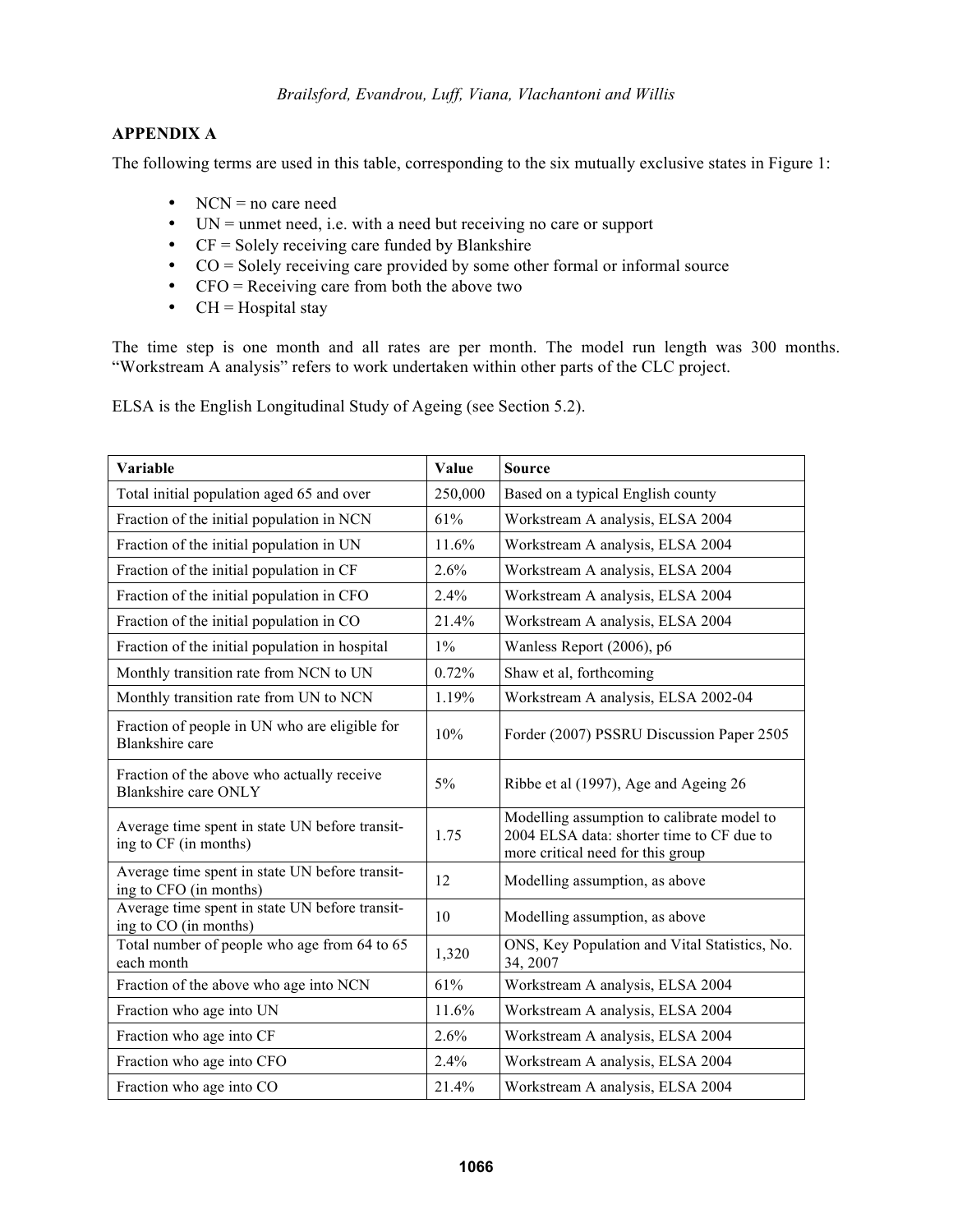| Monthly death rate from NCN                     | 0.25%      | Shaw et al (forthcoming)                     |
|-------------------------------------------------|------------|----------------------------------------------|
| Monthly death rate from UN                      | 0.25%      | Shaw et al (forthcoming)                     |
| Monthly death rate from CF                      | $1.01\%$   | NHS (2010) Deaths in Older Adults in England |
| Monthly death rate from CFO                     | 1.01%      | NHS (2010) Deaths in Older Adults in England |
| Monthly death rate from CO                      | 1.39%      | NHS (2010) Deaths in Older Adults in England |
| Monthly death rate from CH                      | 7.01%      | Tameside General Hospital (2006)             |
| Monthly transition rate from CF to NCN          | 0.17%      | Workstream A analysis, ELSA 2002-04          |
| Monthly transition rate from CFO to NCN         | $1.54\%$   | Workstream A analysis, ELSA 2002-04          |
| Monthly transition rate from CF to NCN          | 1.35%      | Workstream A analysis, ELSA 2002-04          |
| Monthly hospital admission rate from all states | $8.7\%$    | <b>HES</b> data 2007/08                      |
| Average length of hospital stay (months)        | 0.3        | HES data 2007/08                             |
| Willingness and resources (WR)                  | $0$ to $1$ | User-input parameter for experimentation     |

*Brailsford, Evandrou, Luff, Viana, Vlachantoni and Willis* 

### **REFERENCES**

- Brailsford, S.C., M.S. Desai and J. Viana. 2010. Towards the holy grail: combining system dynamics and discrete-event simulation in healthcare. Pr*oceedings of the 2010 Winter Simulation Conference*, Baltimore, Md, USA. B. Johansson, S. Jain, J. Montoya-Torres, J. Hugan, and E. Yücesan, eds
- Brailsford S.C., Harper P.R., Patel B and Pitt M. 2009.. An Analysis of the Academic Literature on Simulation and Modelling in Healthcare. *The Journal of Simulation*; 3:130-140.
- Brailsford, S.C. 2008. System Dynamics: What's in it for Healthcare Simulation Modelers. *Proceedings of the 2008 Winter Simulation Conference*, Miami, Fl, USA, Eds. S. J. Mason, R. Hill, L. Moench, and O. Rose. pp 1478-83..
- Campbell, H., J. Karnon and R. Dowie. 2001. Cost analysis of a Hospital-at-Home initiative using discrete event simulation. *Journal of Health Services & Research Policy*, 6:14-22
- Desai, M.S., Penn, M.L., Brailsford S.C. and Chipulu M. 2008. Modelling of Hampshire Adult Servicesgearing up for future demands. *Health Care Management Science* 11: 167-176
- Forder, J. (2007) Self-funded social care for older people: an analysis of eligibility, variations and future projections. PSSRU Discussion Paper 2505.
- Glasby, J. 2012. Understanding Health and Social Care. 2nd ed. Bristol: The Policy Press.
- Hill, M. Ed. 2000. Local Authority Social Services: An Introduction. Oxford: Blackwell.
- House of Commons (1999) A Century of Change: Trends in UK statistics since 1900. London: UK Parliament. http://www.parliament.uk/documents/commons/lib/research/rp99/rp99-111.pdf, accessed 28.04.12.
- Iles, N. J., and K. Lowton. 2008. "Young people with cystic fibrosis' concerns for their future: when and how should concerns be addressed, and by whom?" *Journal of Interprofessional Care* 22(4):436-438.
- Katsaliaki, K., S.C. Brailsford, D. Browning and P. Knight. 2005. Mapping and planning of care pathways: a case study of intermediate care versus long term care solutions. *Journal of Health Organisation and Management,* 19: 57-72.
- Katz, S. 1983. Assessing self-maintenance: Activities of daily living, mobility, and instrumental activities of daily living. *Journal of the American Geriatrics Society*, 31:721-727.
- MASHnet, the UK Network for Modelling and Simulation in Healthcare. 2012. MASHnet website, www.mashnet.info, accessed 28.05.12
- NHS (2010) Deaths in Older Adults in England. National End of Life Care Intelligence Network.
- Office for National Statistics (ONS) (2004). Healthy Life Expectancy for Great Britain and England: Annual Estimates for 1981 to 2001. National Statistics Website Release, 22 July 2004.
- ONS (2011a) National Population Projections 2010 based. London: ONS.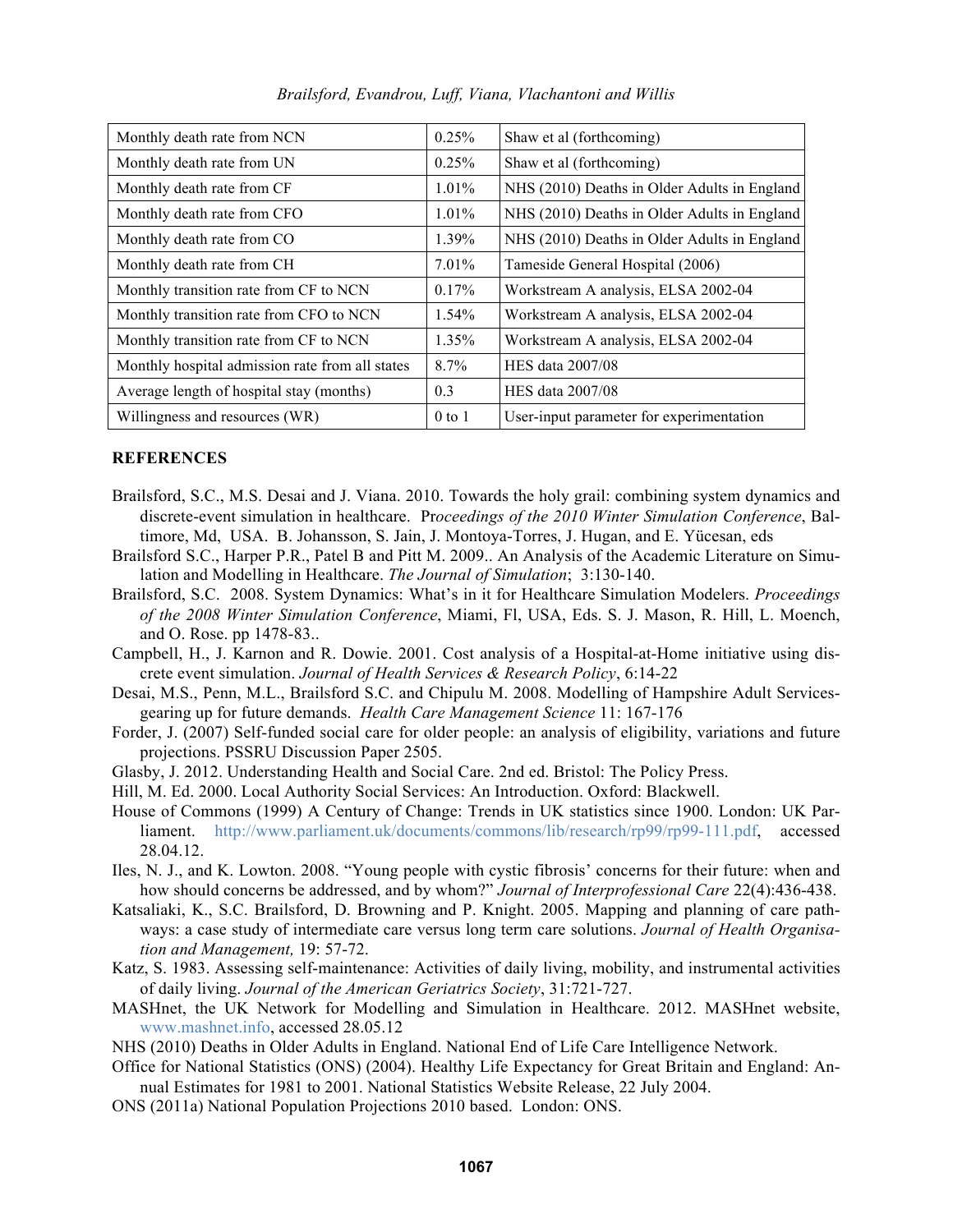- ONS (2011b) Health expectancies at birth and at age 65 in the United Kingdom, 2007-9. Statistical bulletin 31 August 2011. Newport: ONS.
- ONS (2012) Historic and Projected Mortality Data (1951 to 2060) from the UK Life Tables, 2010-base published 26 March 2012. http://www.ons.gov.uk/ons/rel/lifetables/historic-and-projected-mortalitydata-from-the-uk-life-tables/2010-based/index.html, accessed 28.05.12.
- Ribbe, M.W. et al (1997) Nursing homes in 10 nations: a comparison between countries and settings. Age and Ageing 26 (2): 3-12.
- Shaw, R., Vlachantoni, A., Evandrou, M. and Falkingham, J. (forthcoming) The disablement process in later life: evidence from the English Longitudinal Study of Ageing.
- Sillett, J., A. Cookson, and C. Elliott. 2008. Never Too Late For Living: Inquiry into Services for Older People. London: All Party Parliamentary Local Government Group and Local Government Information Unit.
- Vlachantoni, A., Shaw, R., Willis, R., Evandrou, M., Falkingham, J. and Luff, R. (2011) Measuring unmet need for social care amongst older people. Population Trends 145.

Tameside General Hospital (2006) Standardised Mortality Rates at Tameside General Hospital

Whole Systems Partnership, 2012. www.thewholesystem.co.uk, accessed 28.04.12.

Wolstenholme, E.F. 1993. A case study in community care using systems thinking. *Journal of the Operational Research Society*, 44: 925-34.

### **AUTHOR BIOGRAPHIES**

**SALLY C. BRAILSFORD** is Professor of Management Science at the University of Southampton, UK. She received a BSc in Mathematics from the University of London, and MSc and PhD in Operational Research from the University of Southampton. Her research interests include simulation modeling methodologies, system dynamics, health service research and disease modeling, and the modeling of human behavior in healthcare systems. She is chair of the European Working Group on OR Applied to Health Services (ORAHS) and is an Editor-in-Chief of Health Systems. She is on the editorial boards of Health Care Management Science, the Journal of Simulation and the Flexible Services & Manufacturing Journal. Her email address is s.c.brailsford@soton.ac.uk.

**MARIA EVANDROU** is Professor of Gerontology and Director of the Centre for Research on Ageing at the University of Southampton, as well as Co-Director of the ESRC Centre for Population Change. Her research interests span three distinct but related areas of investigation: inequalities in later life; informal carers and employment; and the retirement prospects of future generations of elders. Her email address is maria.evandrou@soton.ac.uk.

**REBEKAH LUFF** is a Lecturer in Social Science Research Methods in the Faculty of Social and Human Sciences at the University of Southampton. She received a BSc in Psychology from Dundee University, an MSc in Research Methods in Psychology and a PhD in joint Psychology and Sociology from the University of Surrey. Her research interests include the long term care of older people, particularly in care homes and the emotion work of care staff. Her email address is r.luff@soton.ac.uk.

**JOE VIANA** is a Research Fellow on the Care Life Cycle project at the University of Southampton. He received a BSc with Honors in Sport and Health Science with Psychology from the University of Southampton, and MSc and PhD in Management Sciences from the University of Southampton. His email address is J.Viana@soton.ac.uk.